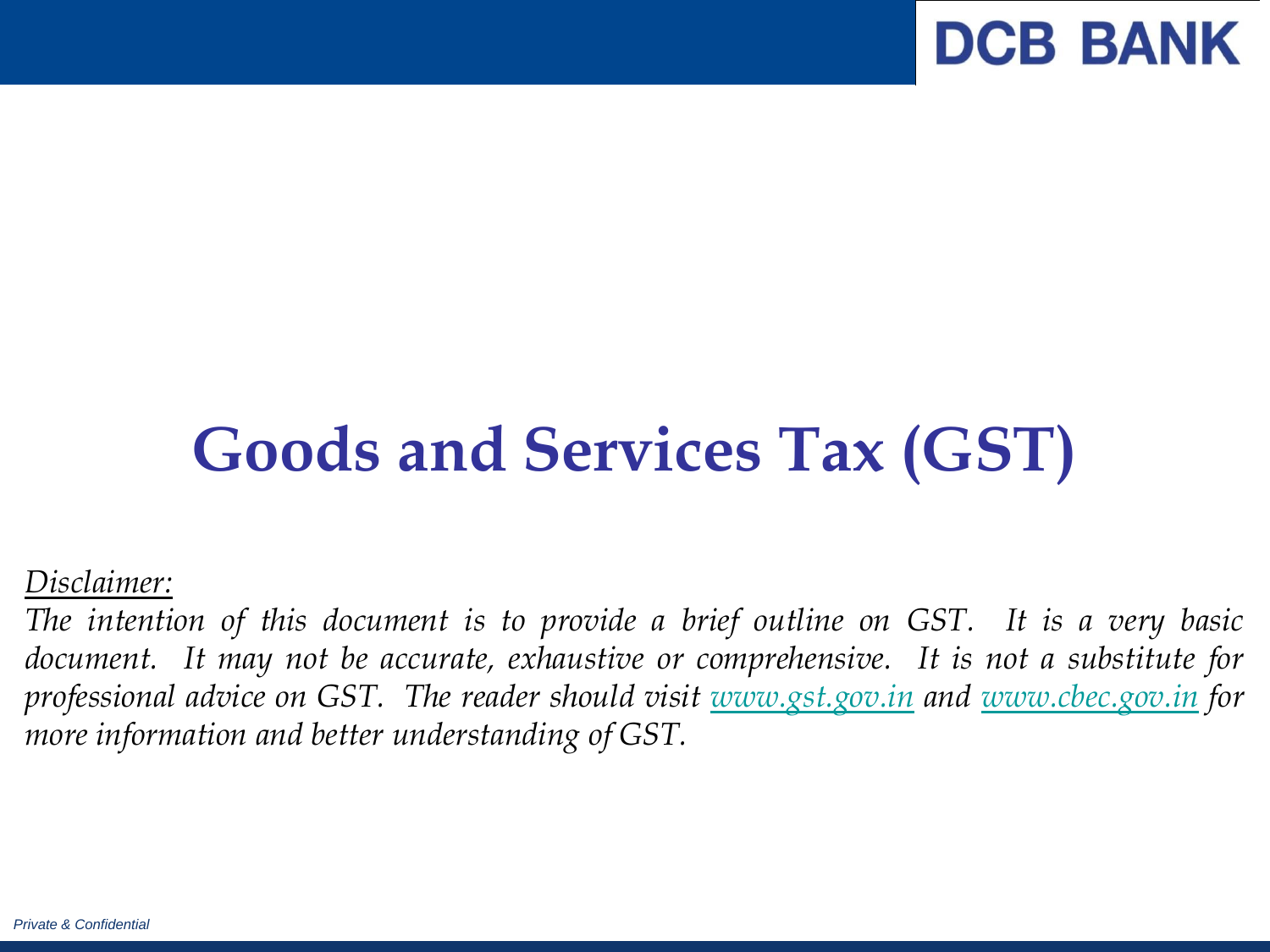### **GST and GST Rates**

# **DCB BANK**

### **1. Goods & Services Tax (GST)**

GST is an indirect tax levied on supply of Goods, Services or Both. GST has replaced Service Tax, VAT, Excise, Octroi etc. GST is intended to help ease of doing business and time is likely to help economic growth.

It is a single tax on the supply of goods and services, right from the manufacturer to the consumer. It has come into effect on July 1, 2017.

**2. Various rates under GST** (For complete list please visit [http://www.cbec.gov.in](http://www.cbec.gov.in/))

|                     | <b>Total Rates</b> | Goods / Services (this is not an exhaustive list)     |
|---------------------|--------------------|-------------------------------------------------------|
| Schedule I          | <b>NIL</b>         | Unpacked food grains, fresh vegetables, Health and    |
|                     |                    | education services etc.                               |
| Schedule II         | 0.25%              | Diamond, precious stones (other than Diamond) etc.    |
| Schedule III        | 3%                 | Gold, Silver etc.                                     |
| Schedule IV         | 5%                 | Sugar, Tea, Edible Oils, Life saving drugs, Coal etc. |
| Schedule V          | 12%                | Butter, Ghee, Mobiles, Processed Food, Umbrella etc.  |
| Schedule VI         | 18%                | Hair Oil, Toothpaste, Pasta, Computers, Printers,     |
|                     |                    | Banking Services, etc.                                |
| <b>Schedule VII</b> | 28%                | AC, Fridge, Car etc.                                  |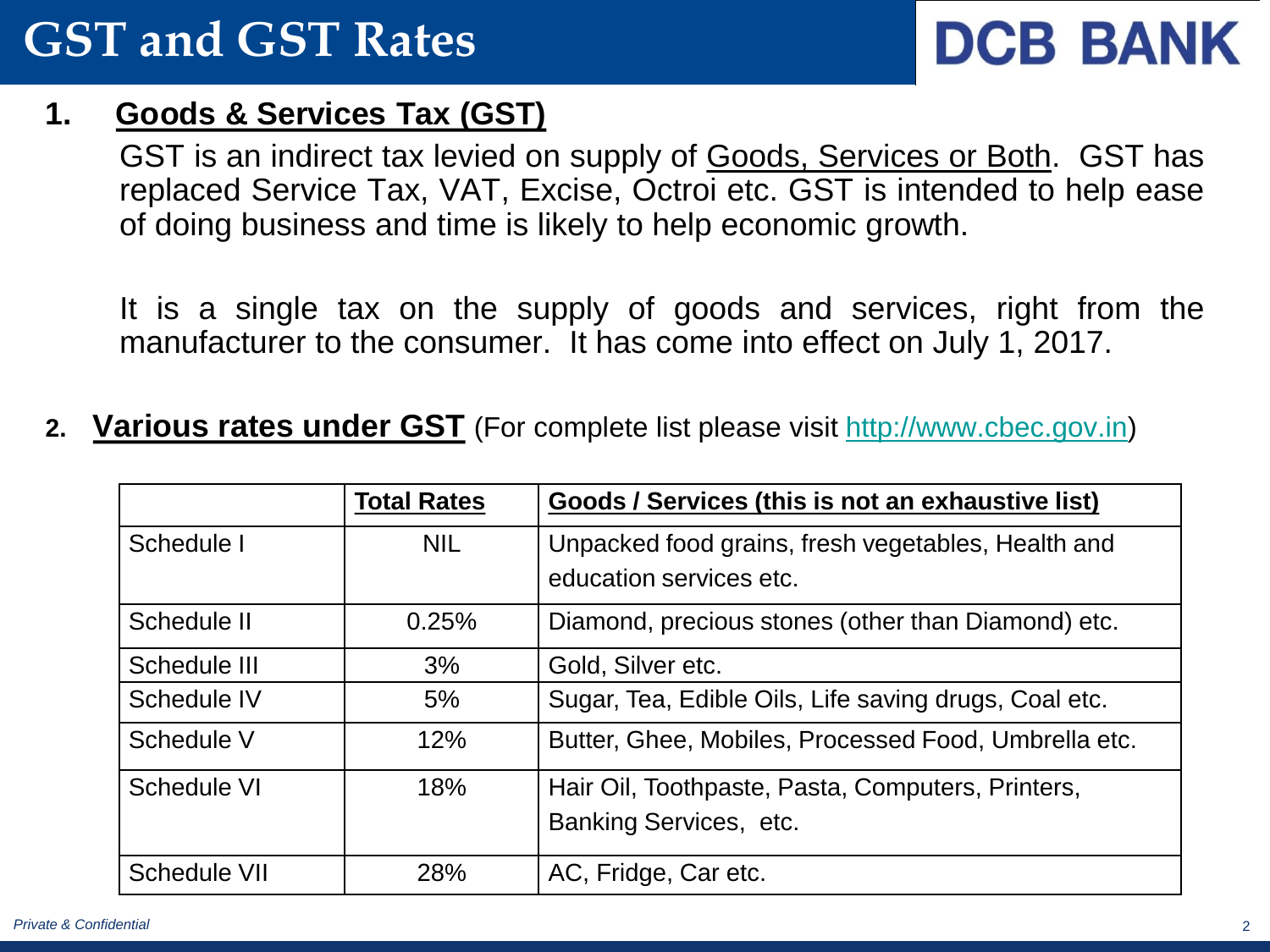### **3. Components**

|                          | <b>Levied by</b> | <b>Applicable on</b>                                                                                                                                                                    |
|--------------------------|------------------|-----------------------------------------------------------------------------------------------------------------------------------------------------------------------------------------|
| Central GST (CGST)       | Centre           | Intra-state or intra-union territory supply of<br>goods or services (for example supply within<br>the state of Maharashtra or Daman & Diu)                                              |
| State GST (SGST)         | <b>States</b>    | Intra-state supply of goods or services (for<br>example supply within the state of Maharashtra<br>or Tamil Nadu)                                                                        |
| <b>Union Territory</b>   | Union            | Intra-union territory supply of goods or services                                                                                                                                       |
| (UTGST)                  | <b>Territory</b> | (for example supply within Daman & Diu)                                                                                                                                                 |
| Integrated GST<br>(IGST) | Centre           | Inter-state / union territory supply of goods or<br>services (for example supply between Kerala<br>and Andhra Pradesh or supply between<br>Daman & Diu and Madhya Pradesh and so<br>on) |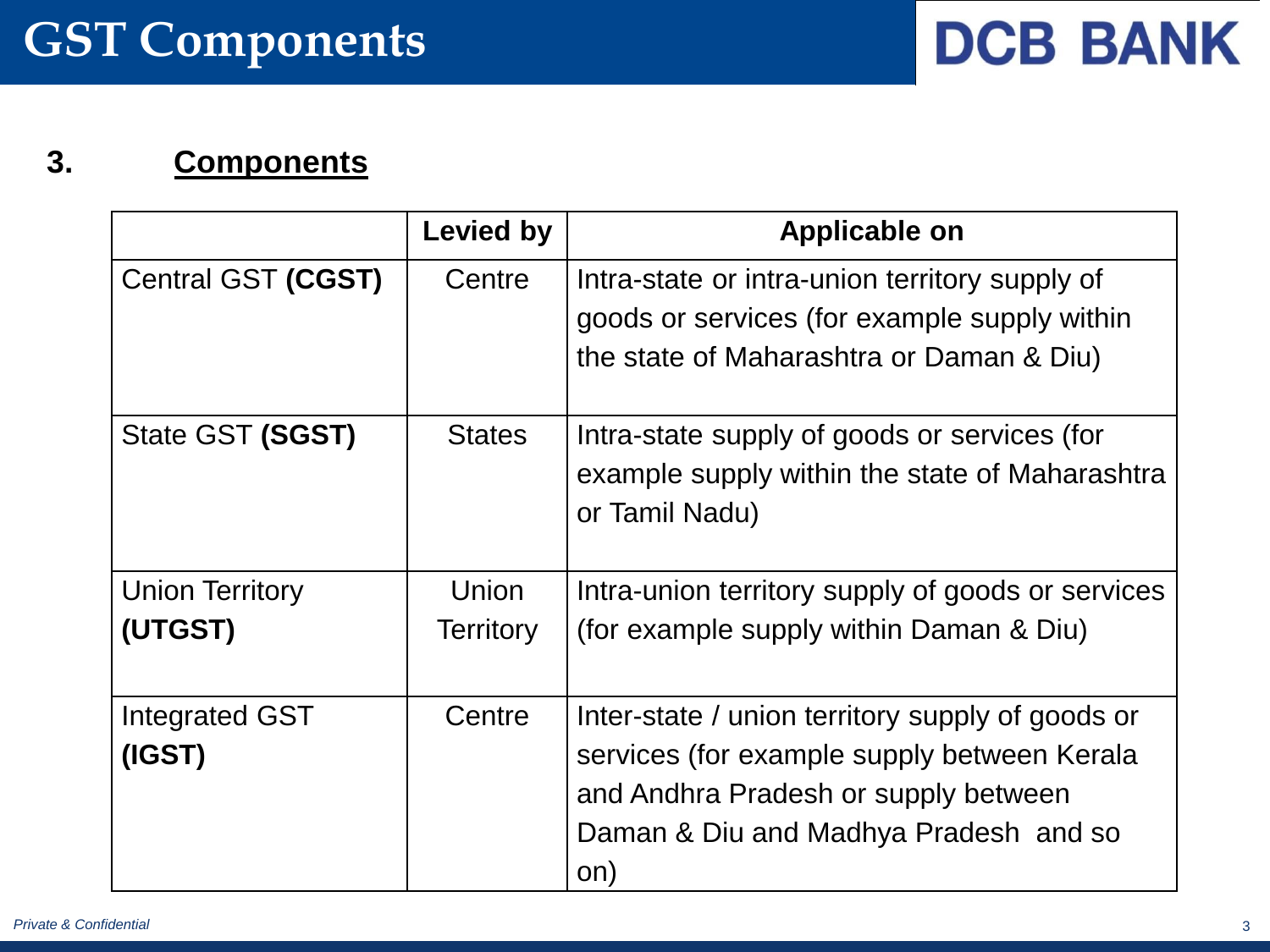**DCB BANK** 

#### **4. Threshold Limit & Registration**

 GST will apply when turnover/sales of the business exceeds Rs. 20 lakh (Rs. 10 lakh for the North East States example Manipur) during the financial year.

If the turnover/sales of the person / entity exceeds the threshold limit, then the person/entity shall have to apply for GST registration number at [www.gst.gov.in](http://www.gst.gov.in/)

 Registration is very easy. Even if the person or entity's turnover is lower than the threshold mentioned above it may be beneficial to register for GST as it is likely to benefit in the long run.

For registration, the person/entity shall have to provide details of the business at [www.gst.gov.in.](http://www.gst.gov.in/) The following details inter alia PAN (Permanent Account Number), Bank Statement, Aadhaar / Digital Signature, address proof for principal place of business, photograph and address of the authorized signatory etc.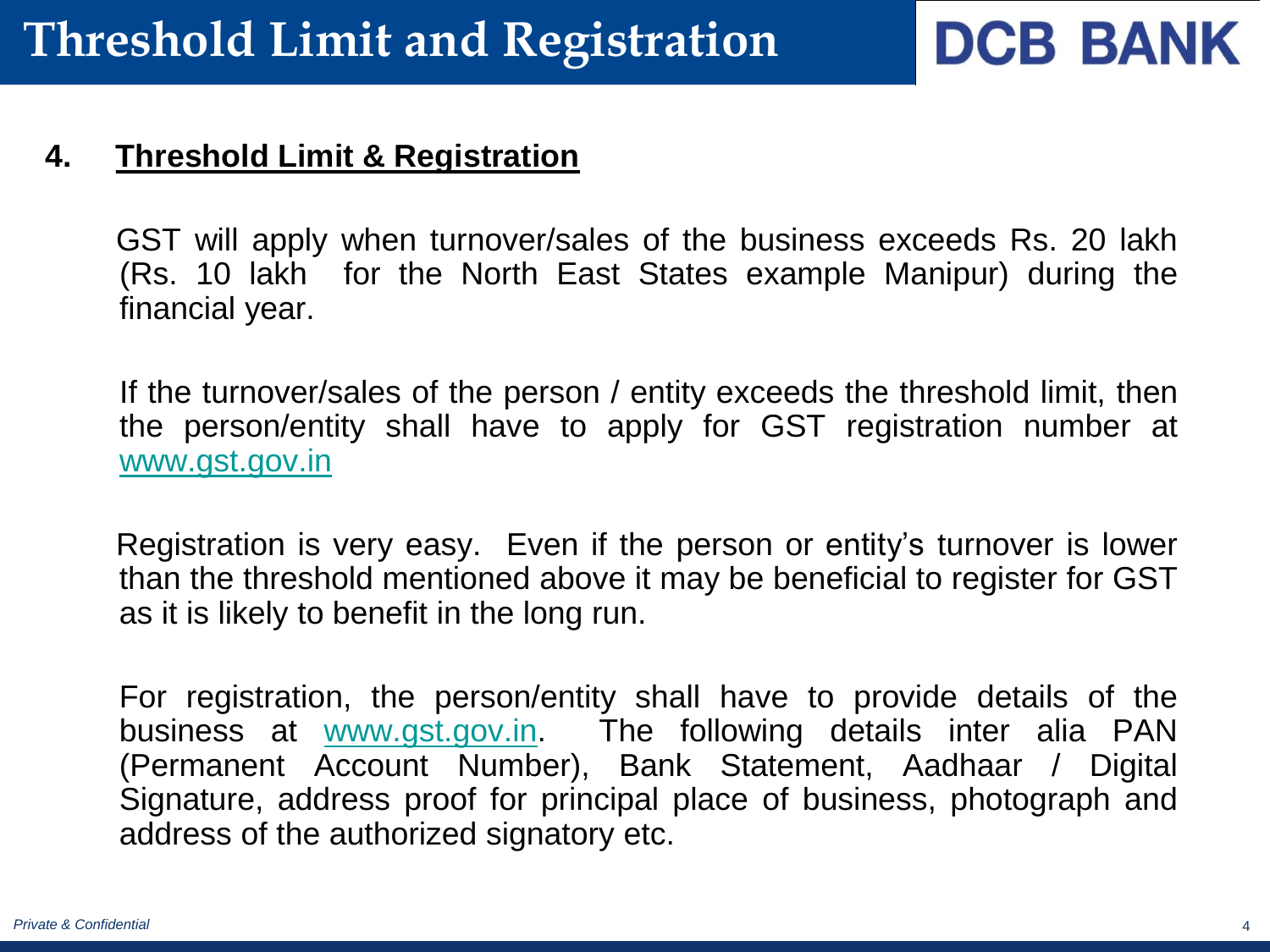# **DCB BANK**

### **5. Composition scheme under GST**

The composition levy is an alternative method of levy of tax designed for small taxpayers whose turnover / sales is up to Rs. 75 lakhs. (Rs. 50 lakhs in case of North East States example Manipur).

The objective of composition scheme is to bring simplicity and to reduce the compliance cost for the small taxpayers. It is optional. The eligible person / entity opting to pay tax under this scheme can pay tax at a prescribed percentage of his turnover every quarter, instead of paying tax at normal rates.

| <b>Category of Registered Person</b>                        | <b>Total Rate</b> |
|-------------------------------------------------------------|-------------------|
| Manufacturer (other than notified goods)                    | 2%                |
| Supplies (food or any other articles for human consumption) | 5%                |
| Other supplies                                              | $1\%$             |

If a person/entity opts for the composition scheme, then the person/entity will not be eligible to claim input tax credit.

The composition scheme is not available in the case of supply of services.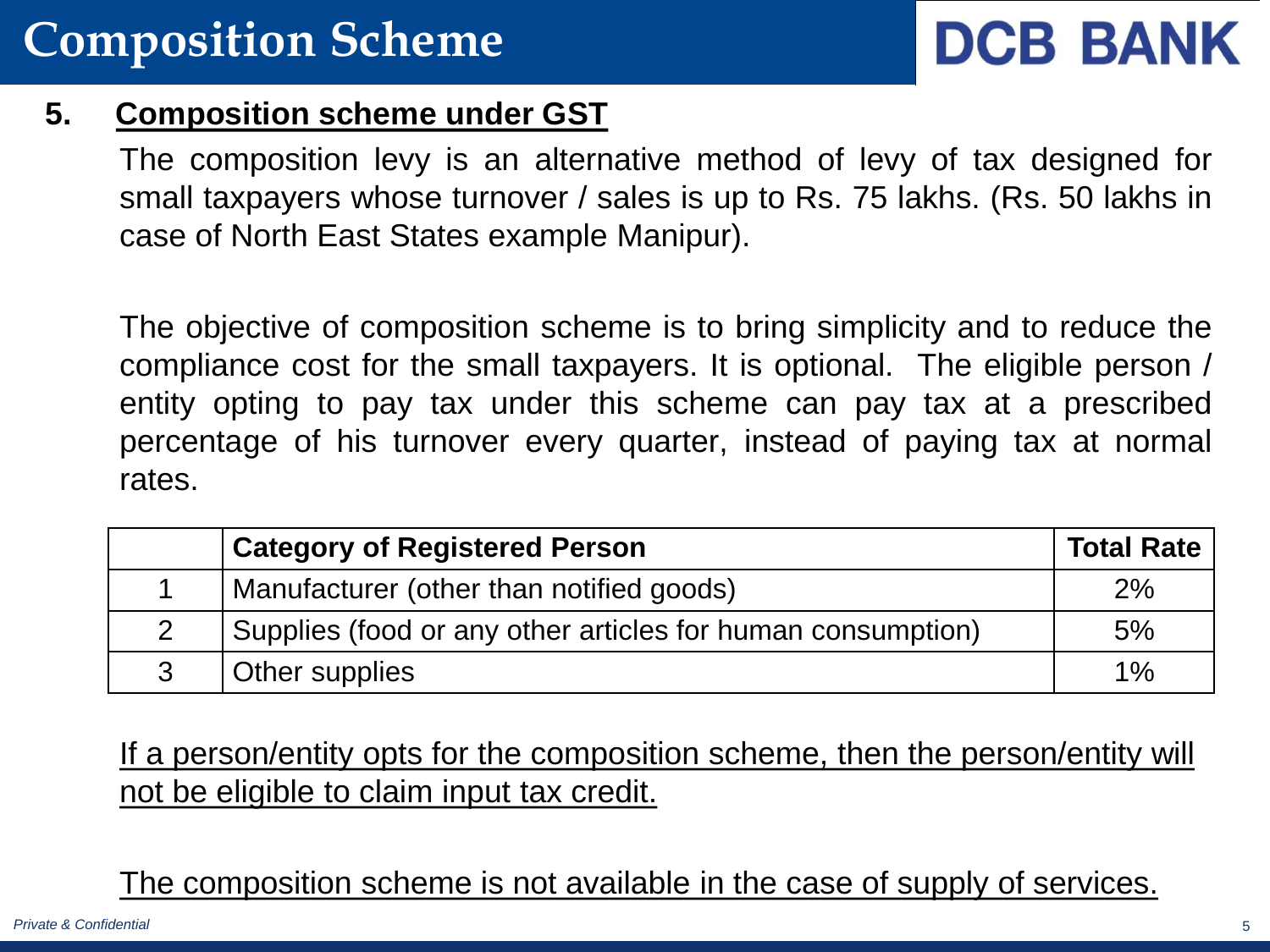### **GST Registration Number**

## **DCB BANK**

### **6. GST Registration Number**

Registration Number under GST is called Goods and Service Tax Payer Identification Number (GSTIN).

It is state-wise PAN based 15 digit number the structure of which is as follows :

| ົ<br>_            | ົ<br>ື     |  | $\overline{\phantom{0}}$<br>5 | $\sim$<br>b |  | $\Omega$<br>о | a<br>ັ       | 10           | 11 | $\overline{1}$<br>$\mathbf{Z}$ | 13            | 14           | 15           |
|-------------------|------------|--|-------------------------------|-------------|--|---------------|--------------|--------------|----|--------------------------------|---------------|--------------|--------------|
|                   |            |  |                               |             |  |               |              |              |    |                                |               |              |              |
|                   |            |  |                               |             |  |               |              |              |    |                                | <b>Entity</b> | <b>Check</b> | <b>Check</b> |
| <b>State Code</b> | <b>PAN</b> |  |                               |             |  | Code          | <b>Digit</b> | <b>Digit</b> |    |                                |               |              |              |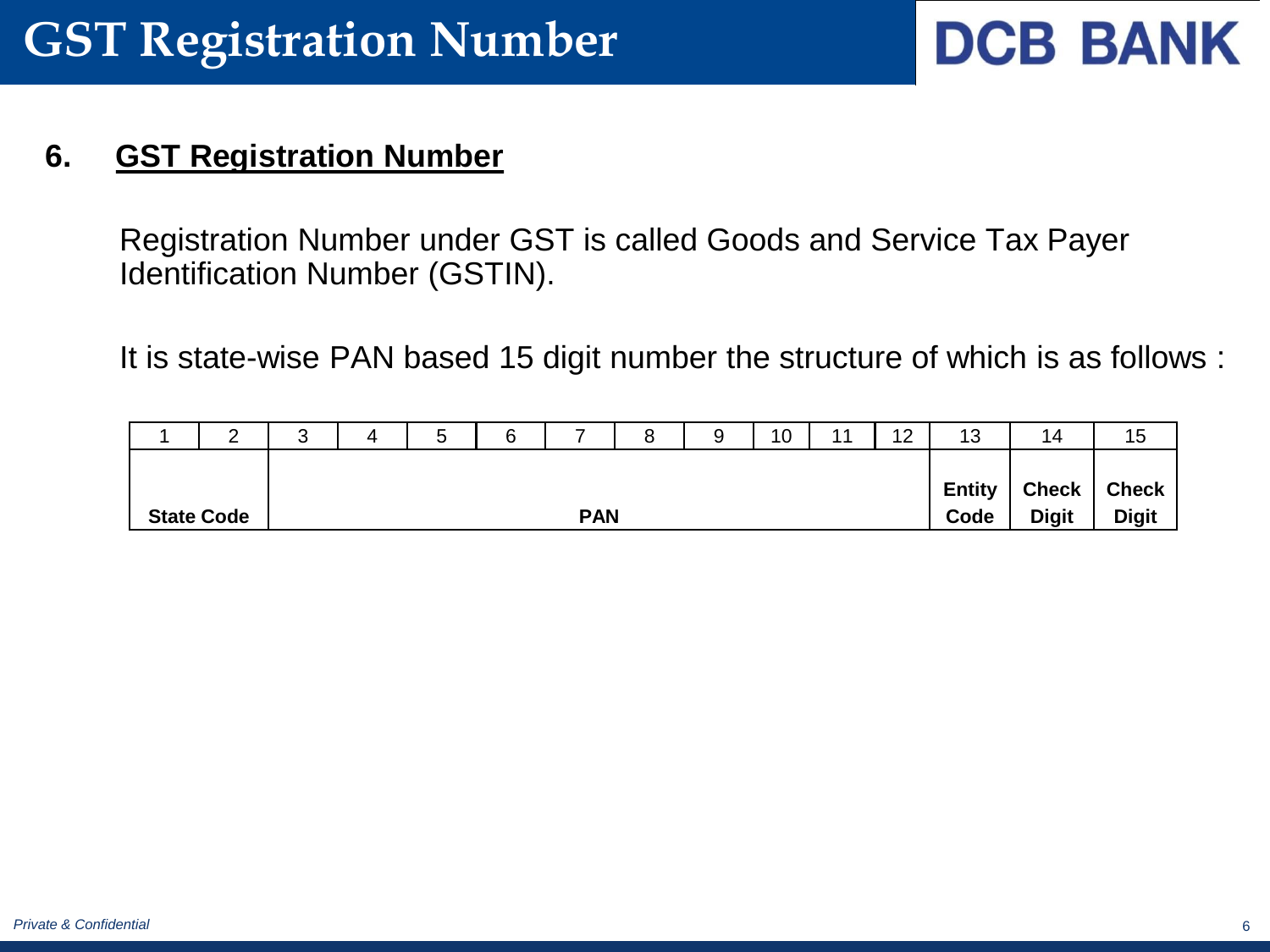

#### **7. Input Tax Credit**

Input tax means the CGST, SGST, UTGST and IGST paid on goods, services (or both) by the registered person. Such input tax can be set off against the payment of output tax liability.

A registered person is entitled to take credit of input tax charged on supply of goods or services (or both) to him which are used or intended to be used in the course or furtherance of business, subject to other conditions and restrictions. For example

|                                                    | <b>GST</b> |
|----------------------------------------------------|------------|
| <b>GST liability on Sales (Output liability)</b>   | 1.000      |
| Less: Input Tax Credit on Purchases (Input credit) | 600        |
| Net GST liability payable to the Government        |            |

Input tax credit is not allowed to the purchaser if the seller has not uploaded the invoice details of outward supplies (sales) along with GST number of the buyer on GST website ([www.gst.gov.in\)](http://www.gst.gov.in/) on or before due date of filing of the return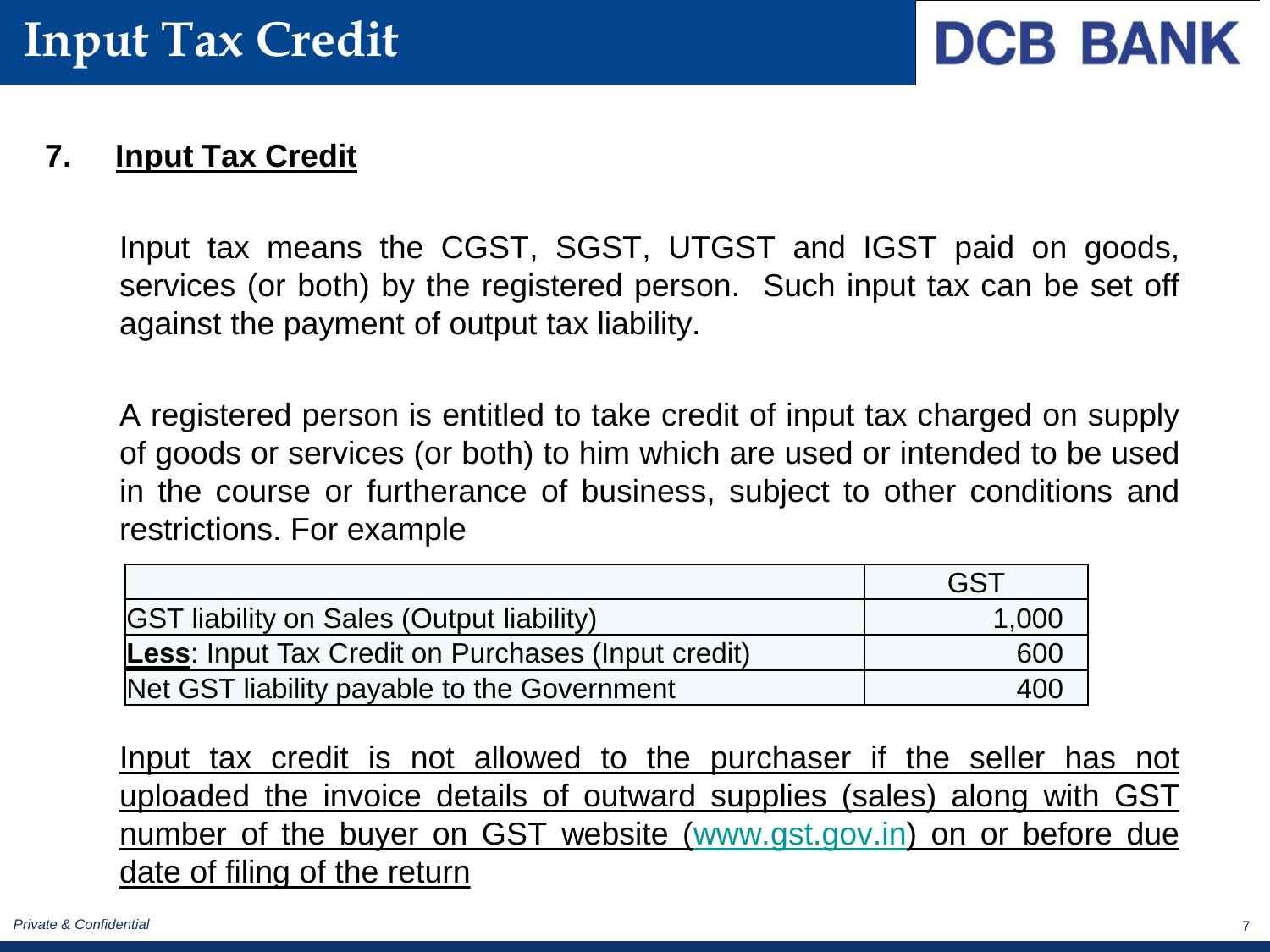### **Due Dates (very important)**

# **DCB BANK**

#### **8. Due Dates - Returns and Tax Payment**

| <b>Applicable to</b>             | Return | For                     | Due date                           |
|----------------------------------|--------|-------------------------|------------------------------------|
| <b>Registered Taxable Person</b> | GSTR-1 | <b>Outward Supplies</b> | 10 <sup>th</sup> of the next month |
|                                  |        | (Sales)                 |                                    |
| <b>Registered Taxable Person</b> | GSTR-2 | <b>Inward Supplies</b>  | 15 <sup>th</sup> of the next month |
|                                  |        | (Purchases)             |                                    |
| <b>Registered Taxable Person</b> | GSTR-3 | <b>Monthly Return</b>   | 20 <sup>th</sup> of the next month |
|                                  |        | (including computation  |                                    |
|                                  |        | of tax liability)       |                                    |
| <b>Composition Supplier</b>      | GSTR-4 | <b>Quarterly Return</b> | 18 <sup>th</sup> of the next month |
|                                  |        |                         |                                    |

In case of Business to Business (B to B) transactions, invoice wise details are required to be uploaded in Outward Supplies (GSTR-1). This is to help the purchasing entity to claim Input Tax Credit. In the case of Business to Customer (B to C) transactions, GST rate wise details only are to be uploaded in Outward Supplies (GSTR-1)

### SGST, CGST, UTGST and IGST payment due date is 20<sup>th</sup> of the next month.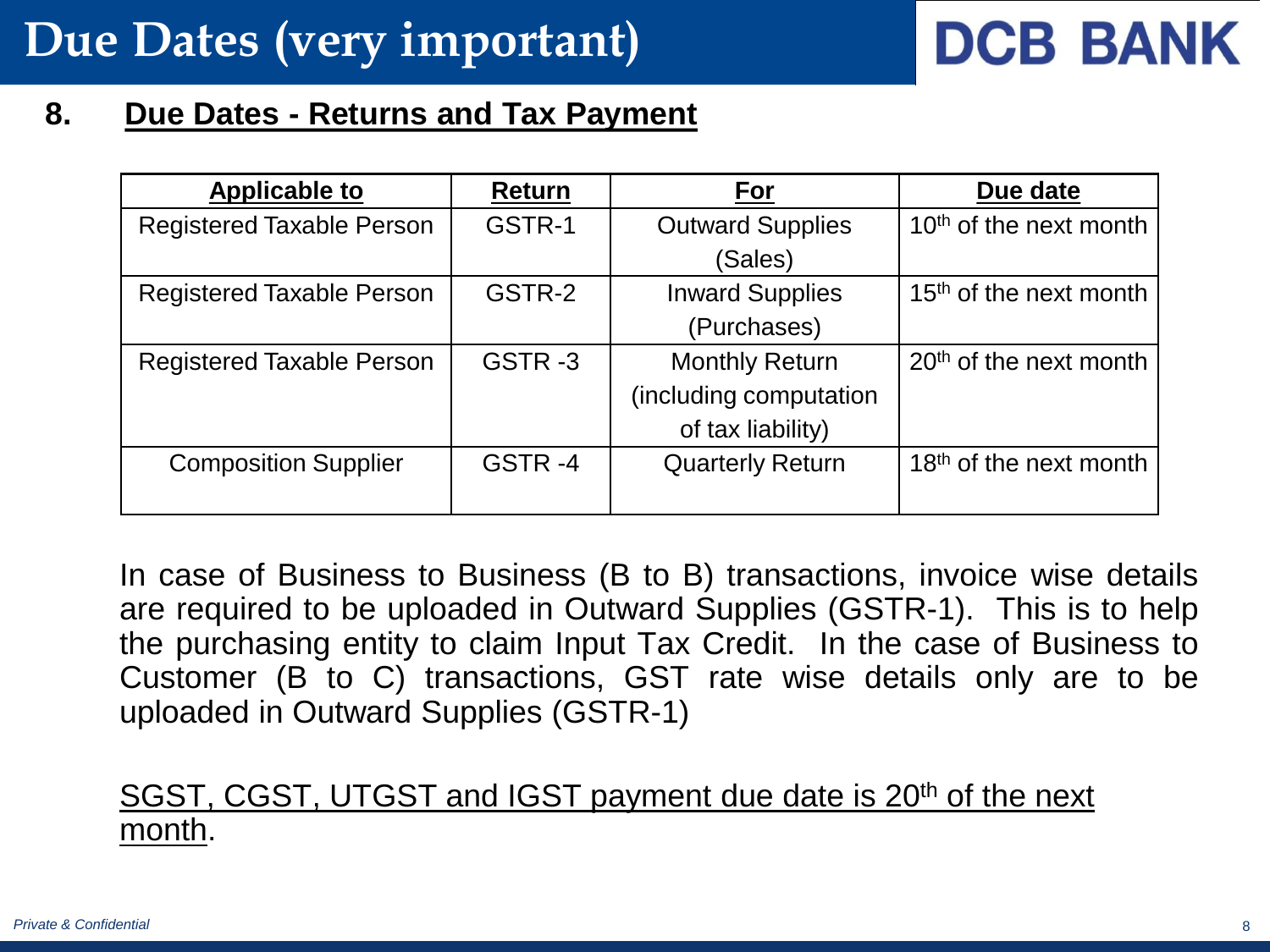### **All Entities GST Registered**

# **DCB BANK**

#### **9. Illustration on how GST works ?**

|                                            | <b>Manufacturer</b><br>(A) | Wholesaler<br>(B)    | <b>Retailer</b><br>(C) | <b>Company (End</b><br>consumer<br>(D) |
|--------------------------------------------|----------------------------|----------------------|------------------------|----------------------------------------|
| Cost of purchases excluding GST            | 80                         | 100                  | 110                    | 120                                    |
| <b>GST paid on purchases</b>               | 9                          | 10                   | 11                     | 12                                     |
| <b>Total Cost including GST</b>            | 89                         | $\blacktriangle$ 110 | $\triangle$ 121        | $\triangle$ 132                        |
| Less: Input Tax Credit                     | (9)                        | (10)                 | (11)                   | (12)                                   |
| <b>Total Cost</b>                          | 80                         | 100                  | 110                    | 120                                    |
| Add: Profit Margin                         | 20                         | 10                   | 10                     |                                        |
| Sales Value                                | 100                        | 110                  | 120                    |                                        |
| <b>GST</b> on Sales Value say @ 10%        | 10                         | 11                   | 12                     |                                        |
| <b>Final Sales Price to Wholesaler (B)</b> | 110                        |                      |                        |                                        |
| <b>Final Sales Price to Retailer (C)</b>   |                            | 121                  |                        |                                        |
| <b>Final Sales Price to Company (D)</b>    |                            |                      | 132                    |                                        |

In the above example, where all entities are registered under GST; there is a clear benefit of input tax credit

Refer next slide to see, how even one un-registered entity under GST, can inflate the costs of purchases as well as cost of compliance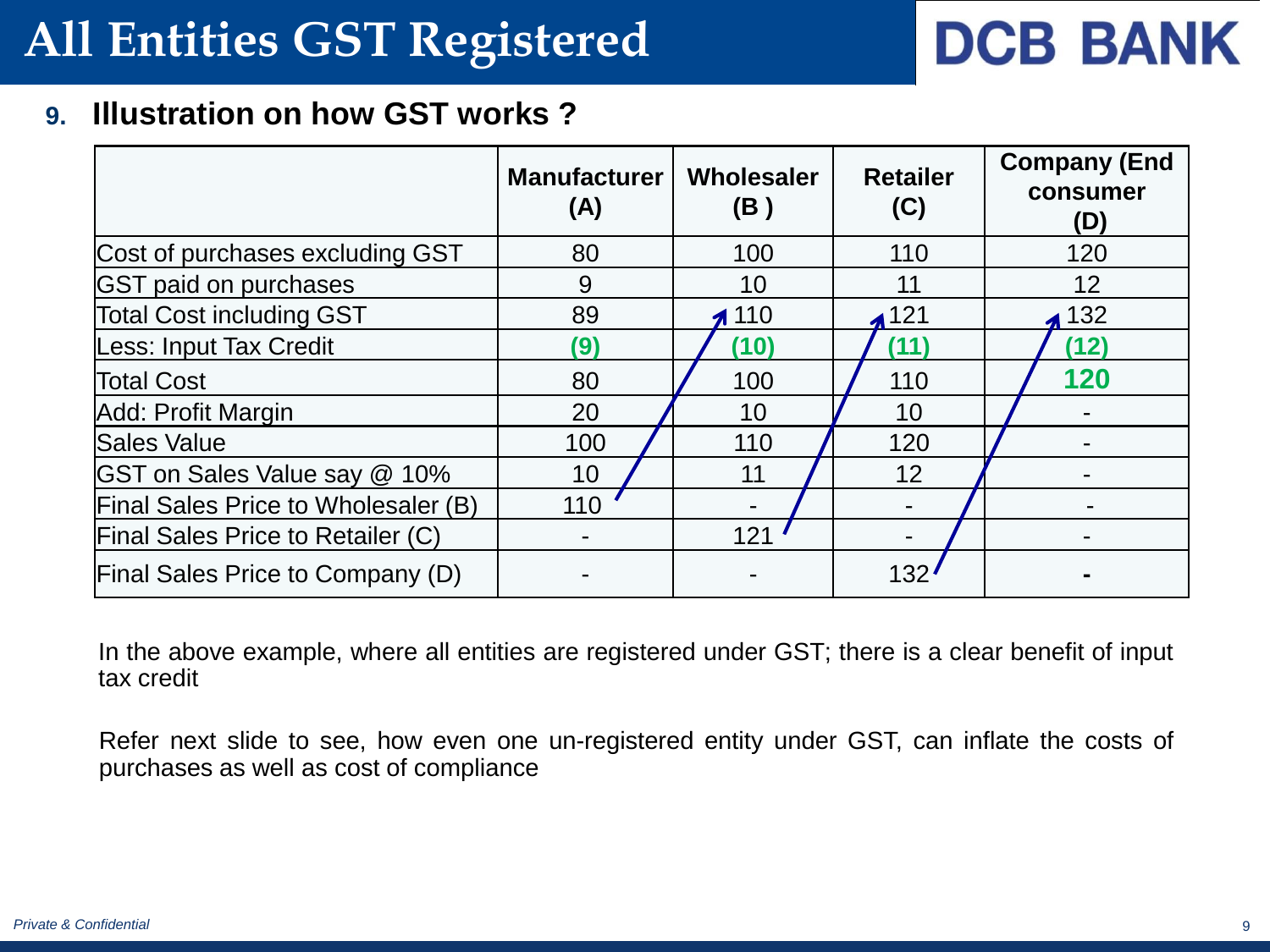### **One Entity Unregistered under GST**

# **DCB BANK**

### **10. Illustration on how GST works ?**

|                                            | Manufacturer   Wholesaler<br>(A) | (B)  | <b>Retailer</b><br>(Unregistered<br>Dealer)<br>(C) | <b>Company</b><br>(End<br>consumer)<br>D) |
|--------------------------------------------|----------------------------------|------|----------------------------------------------------|-------------------------------------------|
| Cost of purchases excluding GST            | 80                               | 100  | 121                                                | 131                                       |
| <b>GST paid on purchases</b>               | 9                                | 10   | $\Omega$                                           | 0                                         |
| <b>Total Cost including GST</b>            | 89                               | 110  | 121                                                | 131                                       |
| Less: Input Tax Credit                     | (9)                              | (10) | 0                                                  | $\bf{0}$                                  |
| <b>Total Cost</b>                          | 80                               | 100  | 121                                                | 131                                       |
| Add: Profit Margin                         | 20                               | 10   | 10                                                 |                                           |
| Sales Value                                | 100                              | 110  | 131                                                |                                           |
| <b>GST on Sales Value say @ 10%</b>        | 10                               | 11   | $\Omega$                                           |                                           |
| <b>Final Sales Price to Wholesaler (B)</b> | 110                              |      |                                                    |                                           |
| <b>Final Sales Price to Retailer (C)</b>   |                                  | 121  |                                                    |                                           |
| <b>Final Sales Price to Company (D)</b>    |                                  |      | 13 <sup>′</sup>                                    |                                           |

In the above example, there is **an increase in the cost** of Rs. 11 (131-120) **due to purchase from an unregistered supplier.**

The End Consumer (D) will also have to pay applicable GST to the Government under reverse charge mechanism (RCM) on account of purchase of goods from an unregistered dealer. The GST paid under RCM can be claimed by the End Consumer (D) as input tax credit. However, **the cost of compliance will increase.**